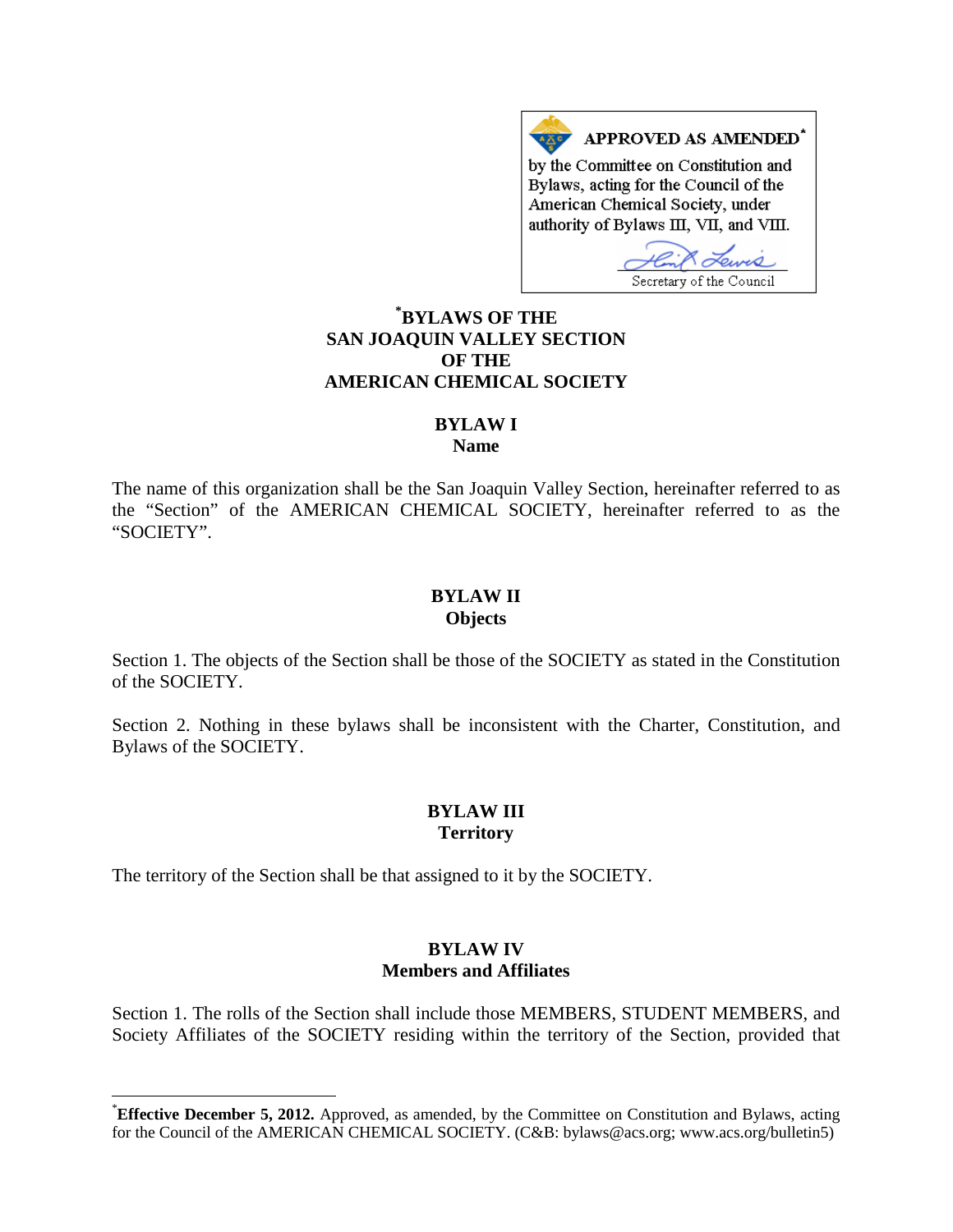exceptions to this rule shall be made in conformity with the Constitution and Bylaws of the SOCIETY.

Section 2. Any person who is not eligible for membership in the SOCIETY and is not a Society Affiliate, but who is interested in the activities of the Section may become a Local Section Affiliate, as defined by the SOCIETY. Potential Local Section Affiliates may obtain an Affiliate Membership Application from the Secretary of the Section.

Section 3.

- a. MEMBERS, STUDENT MEMBERS, Society Affiliates, and Local Section Affiliates shall have such rights and privileges as are accorded them by the Constitution and Bylaws of the SOCIETY.
- b. STUDENT MEMBERS are entitled to all privileges of membership, including that of being elected as Executive Committee Members-at-Large of the Section. STUDENT MEMBERS may not hold other elective positions in the Section, including that of Councilor or of Alternate Councilor, and may not serve as a Temporary Substitute Councilor.
- c. Society Affiliates and Local Section Affiliates may not vote for or hold an elective position of the Section, vote on Articles of Incorporation or on bylaws of the Section, or serve as voting members of the Executive Committee. Society Affiliates may be appointed as Committee Chairs and may serve on the Executive Committee in a nonvoting capacity.

# **BYLAW V Organization**

Section 1. The officers of the Section shall be a Chair, Chair-Elect, Secretary, and Treasurer. The offices of Secretary and of Treasurer may be held by the same person.

Section 2. The Section shall have Councilors and Alternate Councilors as provided in the Constitution and Bylaws of the SOCIETY.

Section 3. The Section shall have an Executive Committee, which shall consist of the officers of the Section, the Immediate Past Chair, the Councilors, the Alternate Councilors, three members elected at large to be known as Executive Committee Members-at-Large (hereinafter referred to as "Members-at-Large"), typically representing constituencies of the Section, e.g., academic, nonacademic, students, etc.

### **BYLAW VI Manner of Election and Terms of Office**

Section 1. Elected officers and Members-at-Large of the Section shall serve starting on January 1 of the year following their election, or when they qualify. Elections will be as follows: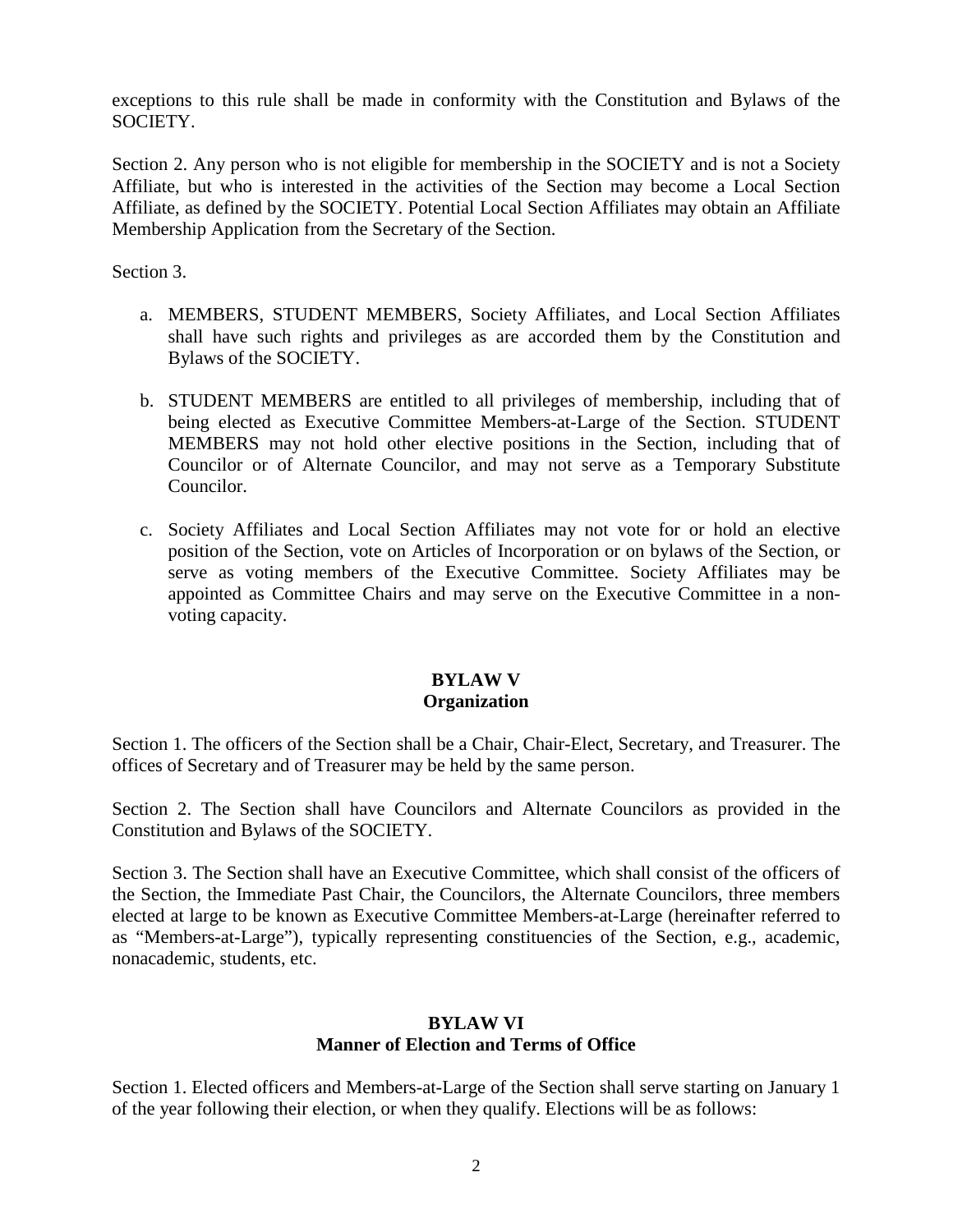- a. The Chair-Elect, Chair, and Immediate Past Chair shall each have a one-year term. Upon completion of the Immediate Past Chair's term of office, the Chair shall succeed to the office of Immediate Past Chair. Upon completion of the Chair's term of office, the Chair-Elect shall succeed to the office of Chair. A new Chair-Elect shall be elected each year.
- b. The Secretary, Treasurer, and Members-at-Large each shall serve two-year terms with one Member-at-Large and the Secretary being elected in even years and one Member-at Large and the Treasurer being elected in odd years. A Member-at-Large who is a STUDENT MEMBER shall serve a one-year term.

Section 2. Councilors and Alternate Councilors shall serve for terms of three years beginning on January 1.

Section 3. In the event of a vacancy in the office of Chair, the Chair-Elect shall assume the added duties of the Chair for the unexpired term. All other vacancies shall be filled by the Executive Committee by interim appointment for the period up to the next election, at which time the Section shall elect a MEMBER to fill out the unexpired term, if any, except that a member may fill the unexpired term for a Member-at-Large. In the event the office of Chair-Elect is filled by such interim appointment, the Section shall elect both a Chair and a Chair-Elect at its annual election.

Section 4. The Chair shall appoint a Nominating Committee consisting of at least two members who shall select nominees as needed for the offices of Chair-Elect, Secretary, Treasurer, Members-at-Large, Councilor, and Alternate Councilor.

Section 5. The Nominating Committee shall nominate one or more qualified members for each elective position for which a vacancy will occur. This Committee shall report its nomination for the various offices to the Section by October 1. With the exception of the Chair and Chair-Elect, the incumbent of any elective position may be re-nominated. Nominations will be accepted by the Nominating Committee by petition for two weeks after the release of their report. A minimum of 5 signatures is needed for a petition to be accepted.

Section 6. The annual elections shall be by ballot. The balloting method used should be (1) fair and open to all members and provide for (2) anonymity, (3) protection against fraudulent balloting, (4) ballot archiving, and (5) timely reporting and archiving of results. The Secretary or other designated officer of the Section shall prepare an election ballot on which shall appear the names, in order chosen by lot, of all candidates nominated and found willing to serve. The ballot shall be distributed to the members on or before November 1.

Section 7. A period of at least three weeks must be provided between the date ballots are distributed to the members and the deadline for their return to the Secretary or other designated officer of the Section.

Section 8. Two tellers will be appointed by the Executive Committee. The tellers must be members who are not running for any executive committee position. The Secretary, or other designated officer of the Section, shall convey to the Tellers all ballots received by the deadline.

Section 9. The Tellers shall count the ballots thus received, using the list of members provided by the Secretary to verify eligibility of all those voting.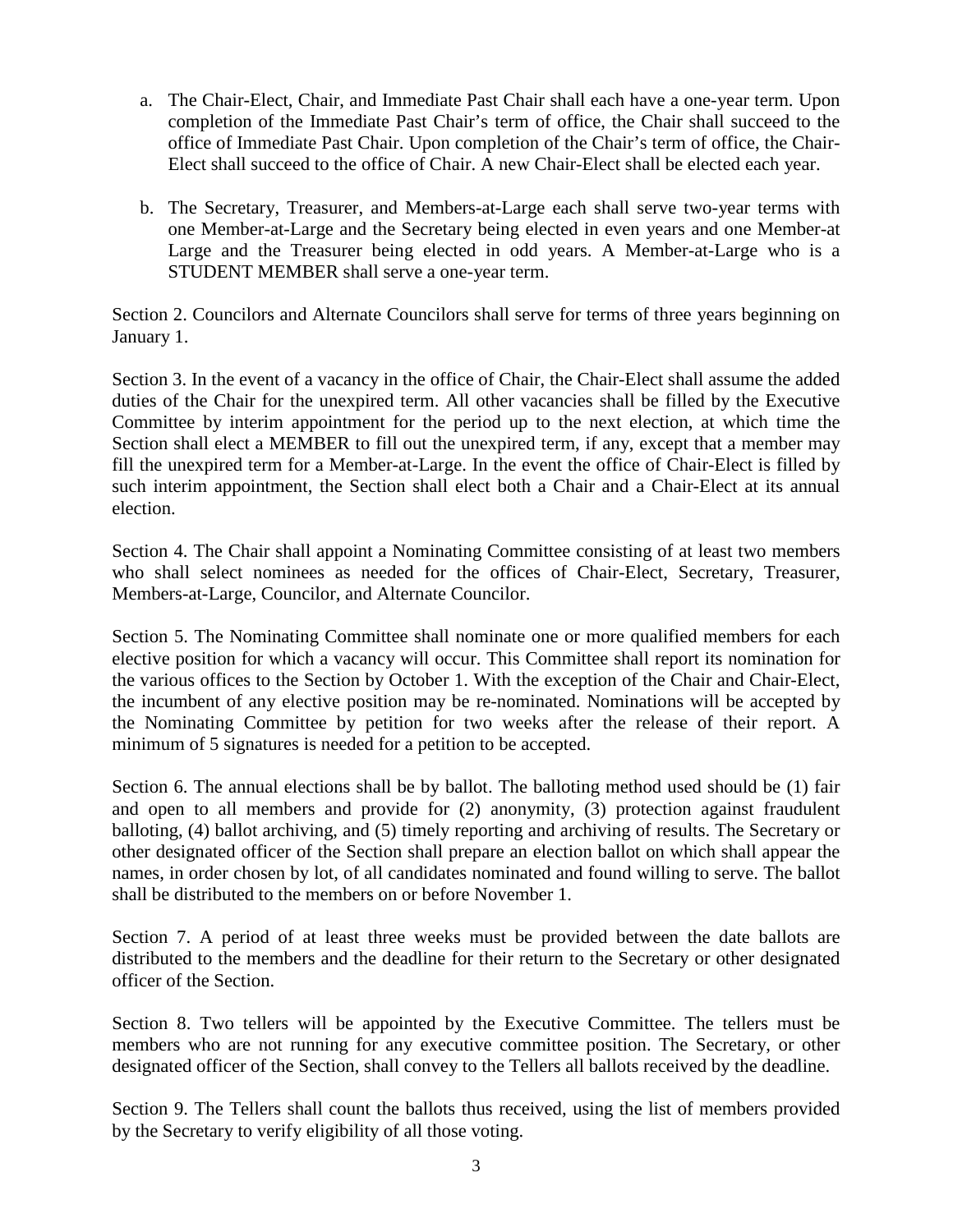Section 10. In case of a tie vote for any position, the Executive Committee shall make the final selection.

### **BYLAW VII Duties of Officers and Executive Committee**

Section 1. The duties of the officers shall be those customarily performed by such officers, together with those responsibilities required by the Constitution and Bylaws of the SOCIETY and by these bylaws and such other duties as may be assigned from time to time by the Executive Committee.

Section 2. The Chair of the Section shall serve as Chair of the Executive Committee and shall appoint all committees authorized in these bylaws or by the Executive Committee.

Section 3. The Executive Committee shall be the governing body of the Section and as such, shall have full power to conduct, manage, and direct the business and affairs of the Section in accordance with the Constitution and Bylaws of the SOCIETY and these bylaws.

#### **BYLAW VIII Recall of Elected Officials**

Section 1. The elected officials of the Section (officers or elected Executive Committee members) are subject to recall for neglect of duties or conduct injurious to the SOCIETY. Recall procedures are not applicable to Councilors and Alternate Councilors elected by Local Sections.

Section 2. The recall of an official shall be initiated when a signed petition, indicating in writing the specific charges and reasonable substantiating evidence is submitted to the Chair from at least five voting members of the Section. In the event the Chair is the official in question, the Chair-Elect shall receive the petition and shall assume the duties of the Office of Chair with respect to this issue until the issue is resolved.

Section 3. The Chair shall, without delay, determine that the petitioners are aware of the gravity of their actions and the procedures to be followed. The Chair shall seek an alternate resolution to the problem and a withdrawal of the petition at this time. In the absence of a resolution to the problem, the Chair shall notify the members of the Executive Committee and call a special meeting within thirty days.

The Executive Committee shall promptly continue the recall process or dismiss the petition as ill-founded or find an alternative solution to the problem. The Chair shall promptly inform the petitioners and the official of the decision of the Executive Committee.

- a. If the proceedings continue, the Chair shall assign the duties of the official to another MEMBER of the Section until the issue is resolved.
- b. If the proceedings continue, the official shall be offered an opportunity to answer the allegations in the petition before the Executive Committee.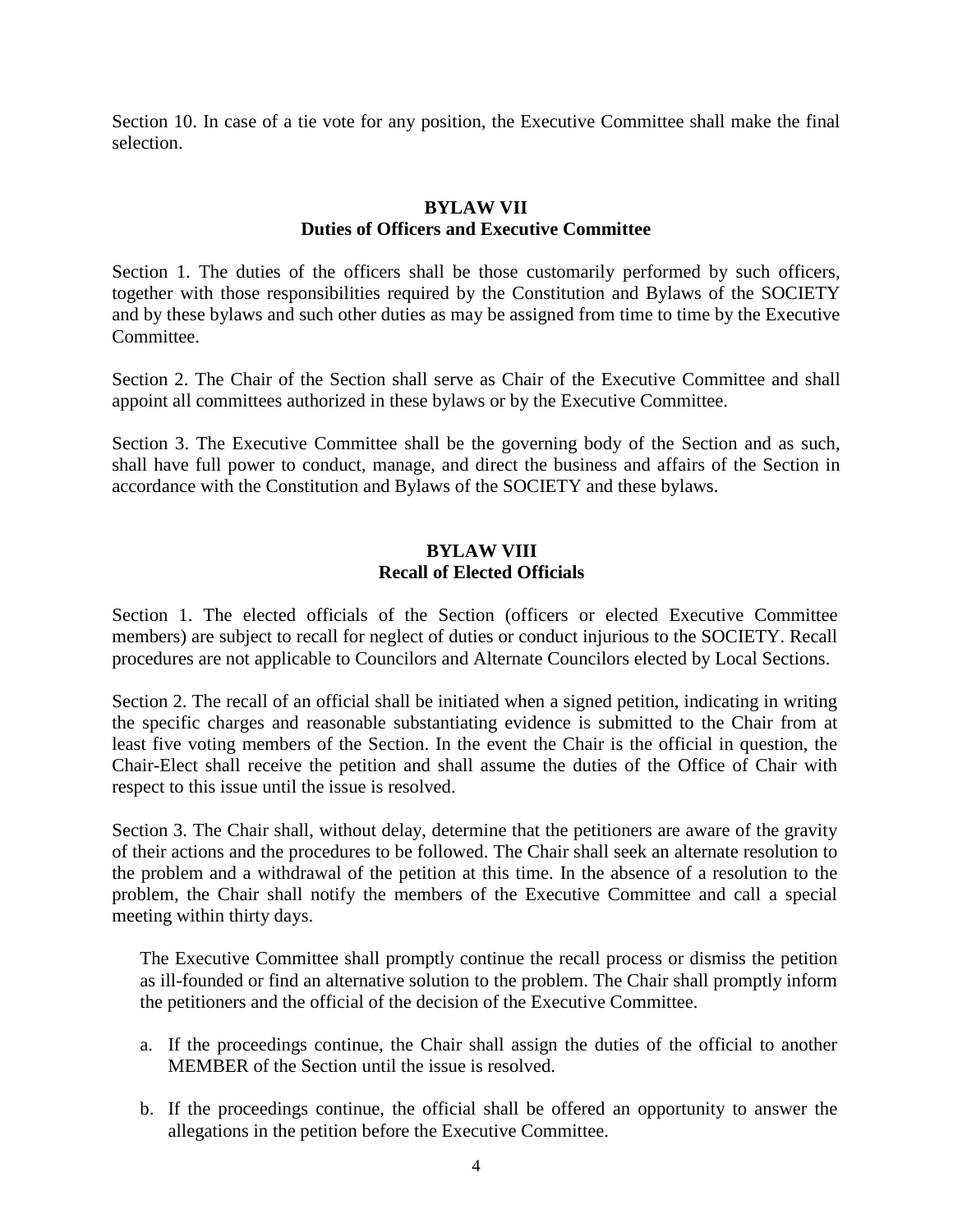Every reasonable effort shall be made to contact the official throughout this procedure. That effort shall include a certified letter to the last known address on the official SOCIETY membership rolls. Upon notification, the official shall have thirty days to make a written response to the allegations. The Executive Committee shall decide whether to proceed after studying the official's response. The Chair shall inform the official and the petitioners of the decision of the Executive Committee.

If no contact with the official can be made after a reasonable effort, the Executive Committee may remove the official in question with a two-thirds (2/3) vote of the remaining members.

- c. If the proceedings continue, the official shall choose one of the following options:
	- (1) The official may resign.
	- (2) The official may request a recall vote in the same manner as the original election, which must be consistent with the Section bylaws. The voting membership shall be informed, through brief written statements prepared by the Executive Committee and the official, of the issues involved with the recall vote. Both statements shall be distributed to the voting membership before the vote is taken.
	- (3) The official may request a hearing and a recall vote by the remaining members of the Executive Committee. A two-thirds (2/3) vote of the remaining members of the Executive Committee shall be required to recall the official.
	- (4) The official may choose not to respond and thus forfeit the position.

Section 4. The vacancy provisions of these bylaws shall be used to fill a vacancy caused by a recall process. The membership of the Section and the Executive Director of the SOCIETY shall be informed of the results of the recall process and the replacement of the official.

### **BYLAW IX Committees**

The Executive Committee shall establish committees as necessary for the proper operation of the Section.

### **BYLAW X Meetings**

Section 1. The Section shall hold regular meetings at places and times designated by the Executive Committee.

Section 2. The Section may hold special meetings at the call of the Executive Committee or at the written request of 15 members of the Section. The notices of special meetings shall state the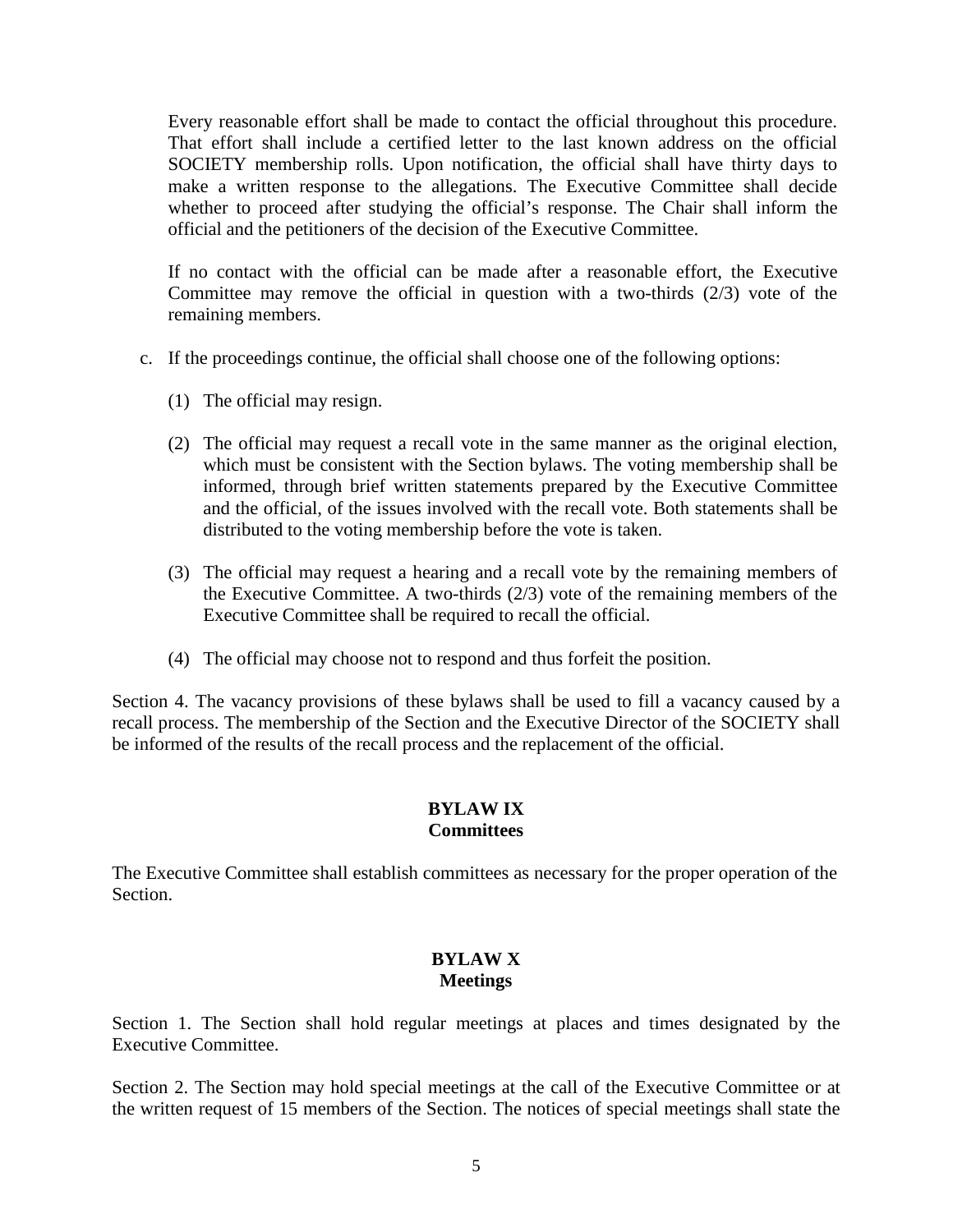exact nature of the business to be considered and no other business shall be transacted at such meetings.

Section 3. Due notice of all meetings shall be sent to each member and affiliate of the Section. A quorum for transaction of business at a Section meeting shall consist of the larger of 15 members or 10 percent of the members of the Section. No business shall be transacted in the absence of a quorum.

Section 4. The Executive Committee shall meet upon due notice to its members at the call of the Chair or at the request of a majority of the members of the Committee. In the absence of a quorum, which shall be a majority of the members of the Executive Committee, called meetings of the Executive Committee shall adjourn to a later date.

Section 5.

The most recent edition of *Robert's Rules of Order Newly Revised* shall be the parliamentary authority for all matters not covered in these bylaws or in the SOCIETY's documents.

#### **BYLAW XI Finances**

Section 1. All members and assigned Society Affiliates of the Section may be assessed such voluntary annual Local Section dues as may be set by the Executive Committee.

Section 2. The annual dues of Local Section Affiliates shall be set by the Executive Committee in accordance with the Constitution and Bylaws of the SOCIETY. Failure to pay such dues for the current year shall automatically terminate the affiliation.

# **BYLAW XII Amendments**

Section 1. A petition to amend the bylaws may be initiated by the Executive Committee, or by petition signed by at least 15 members or three percent of the members of the Section, whichever is larger. If the proposed amendment is approved by the Executive Committee, it shall, if practical, be submitted to the SOCIETY's Committee on Constitution and Bylaws for review. After any required changes are incorporated, and any recommended changes reviewed and accepted or rejected by the Executive Committee or a majority of the petitioners, the Secretary shall distribute the amendment(s) to all members of the Section at the time when notice of the next meeting of the Section is given.

Section 2. At the second meeting of the Section after notice of the proposed amendment is given, the amendment will be adopted if it receives an affirmative vote by two-thirds (2/3) of the members present.

Section 3. Any proposed amendment not approved by the Executive Committee within sixty days from the time it is submitted thereto may be brought to a vote of the membership in the aforementioned manner by a petition signed by not less than 15 members of the Section.